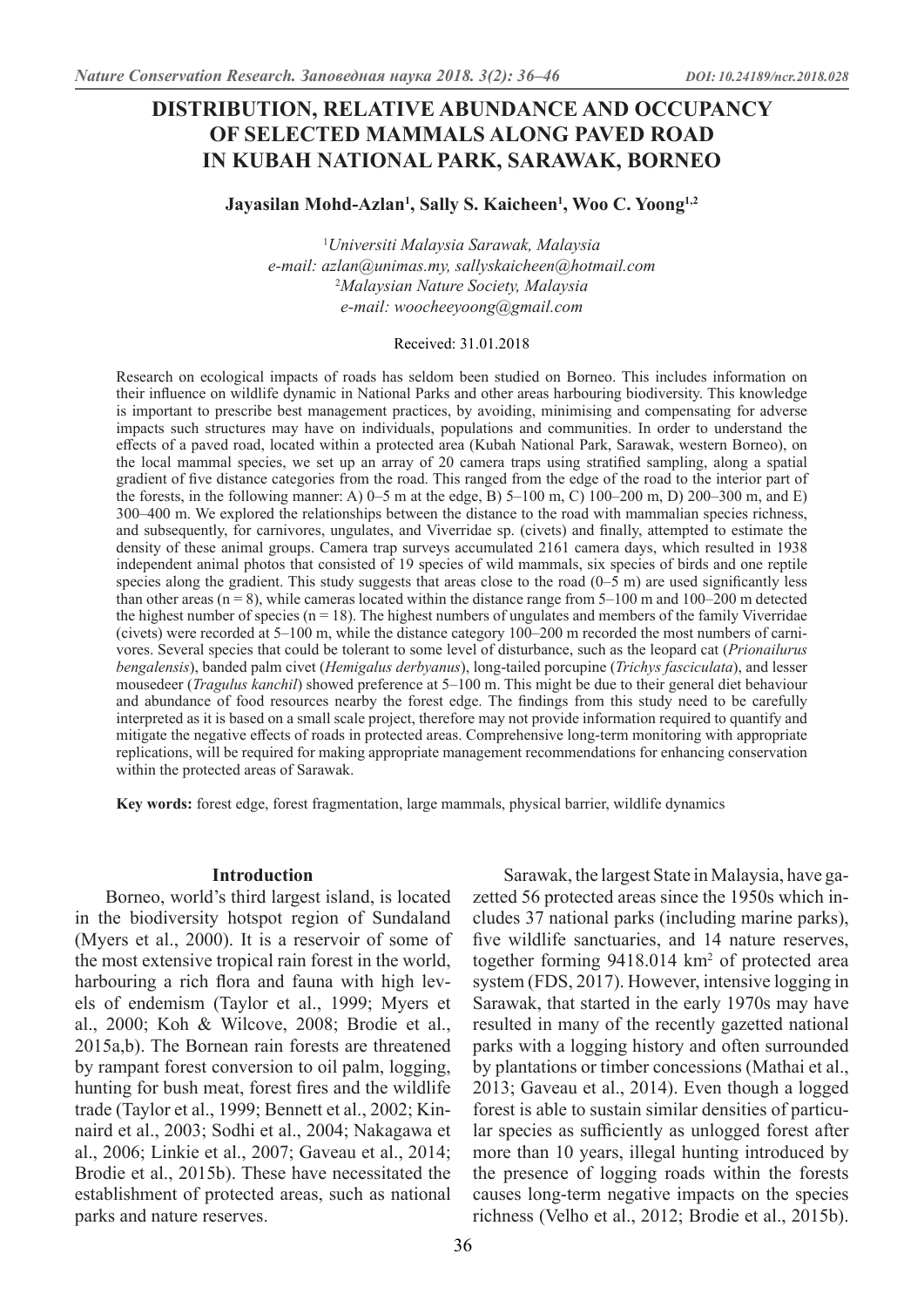Illegal hunting is further aggravated through the expansion of the logging road (Sodhi et al., 2004; Pangau-Adam et al., 2012; Brodie & Giordano, 2013; Brodie et al., 2015b).

The construction of a road elevates habitat fragmentation, edge effects, population isolation and various other adverse effects to the ecosystem (Strayer et al., 2003; Fahrig & Rytwinski, 2009; Laurance et al., 2009; Tsuyuki et al., 2011). The road-effect normally induces negative impacts on wildlife population density and diversity while larger terrestrial mammals are especially prone to such changes; namely disrupted animal movement, road kill, habitat loss, altered animal behaviour due to traffic (Andrews, 1990; Clements et al., 2014).

Larger terrestrial mammals are cryptic, elusive, and sensitive, but are often keystone/flagship species known for their importance in maintaining balanced populations and biodiversity in an ecosystem (Kerley et al., 2003; Mohd-Azlan, 2006). In general, their density has been demonstrated to be correlated to distance from roads, with a gradually decline on density of sensitive mammals from the road into the forest with a 5 km zone (Clements et al., 2014). To date, research regarding long term effects of roads on the ecology of mammals and other wildlife species in south-east Asia's forests, especially Borneo, remains scarce (Clements et al., 2014), including the effect of the existence of roads in protected areas. Here, we examine the occurrence pattern of medium to larger terrestrial mammals along a paved road in a protected area in Sarawak. To date, no research was carried out to investigate the effect of the road leading to Gunung (= Mount) Serapi in Kubah National Park on medium to large terrestrial mammals (>1 kg). In the light of this, we aim to investigate the occupancy, species richness, and activity pattern of these selected terrestrial mammals along a road entirely located within Kubah National Park, commencing from the main gate to the Park, to the region of the summit, covering a 5 km length. We suspect that the occupancy and density of mammals will be influenced by the road (Clements et al., 2014).

## **Material and Methods**

### *Study Sites*

The study was conducted in Kubah National Park (KNP; N 01°36.761′, E 110°11.822′) that lies on Matang ridge, located 22 km west of Kuching city. The Park boasts an extraordinary numbers of palm species, and various faunal groups, within a 22 km<sup>2</sup> area. There are three mountains with plateau sand-

storm formation in KNP, the Gunung Serapi with 911 m a.s.l., Gunung Sendok with 427 m a.s.l. and Gunung Selang with 396 m a.s.l. (Pearce, 1994; Das et al., 2007). The Park is mostly accessible by public, and comprises patches of *Kerangas* forests, scrub forests, alluvial as well as ridge-top forests, mostly under the category encompassing mixed dipterocarp forests, while lower montane forests can be observed above 700 m a.s.l. (Pearce, 1994; Hazebroek & bin Abang Morshidi, 2000; Das et al., 2007; Dow & Reels, 2013). Multiple types of soil characterise Kubah National Park (KNP), and consist of soft podzolic soils of different colours (i.e., red-yellow and grey-white), lowland podzols on soft old alluvium, soft upland podzols and concentrated alluvial soils (Pearce, 1994). In Sarawak, KNP is the only Park with a paved tar road that leads to the peak of Gunung Serapi, clearly bisecting the forest. The width of the winding paved road in KNP to the summit is around 3–4 m and 5 km in length. This road is used to access the telecommunication and observation tower at the peak. KNP was opened to public in 1998 and attracts approximately 13,000 local and foreign visitors annually. Vehicles of visitors are restricted to the summit trail, while transport of army and telecommunication equipment and personnel are allowed to trek along this road.

### *Data Collection*

Bushnell® Trophy Cam units with passive infrared motion sensors were deployed at 20 subsites within KNP from October 2016 until April 2017 (seven months). Camera traps were set with three photos per trigger, with an interval of two minutes operated for 24 h throughout the study period. We assumed a distance of 400 m as a buffer for animals from the paved road in KNP. Camera traps were stratified along a gradient with five distance ranges from the interior part of the forests to the roadside; A) 0–5 m at the edge, B) 5–100 m, C) 100–200 m, D) 200–300 m and E) 300–400 m with four camera sites in each distance range. Camera traps were distributed along animal trails, nearby rivers, ridges or fallen logs from 173 m a.s.l. to 765 m a.s.l. in order to maximise the detection rate along the road (Mohd-Azlan & Engkamat, 2013). Pictures collected were sorted and identified to species level. Detection of the same species regardless of number of individuals at the same camera station are counted as one independent event within 60 min. Time periods were pooled in one hour intervals and activity levels of a species were plotted for species with over 10 independent events. Diurnal activity was categorised from 06:00–18:00 h (Mohd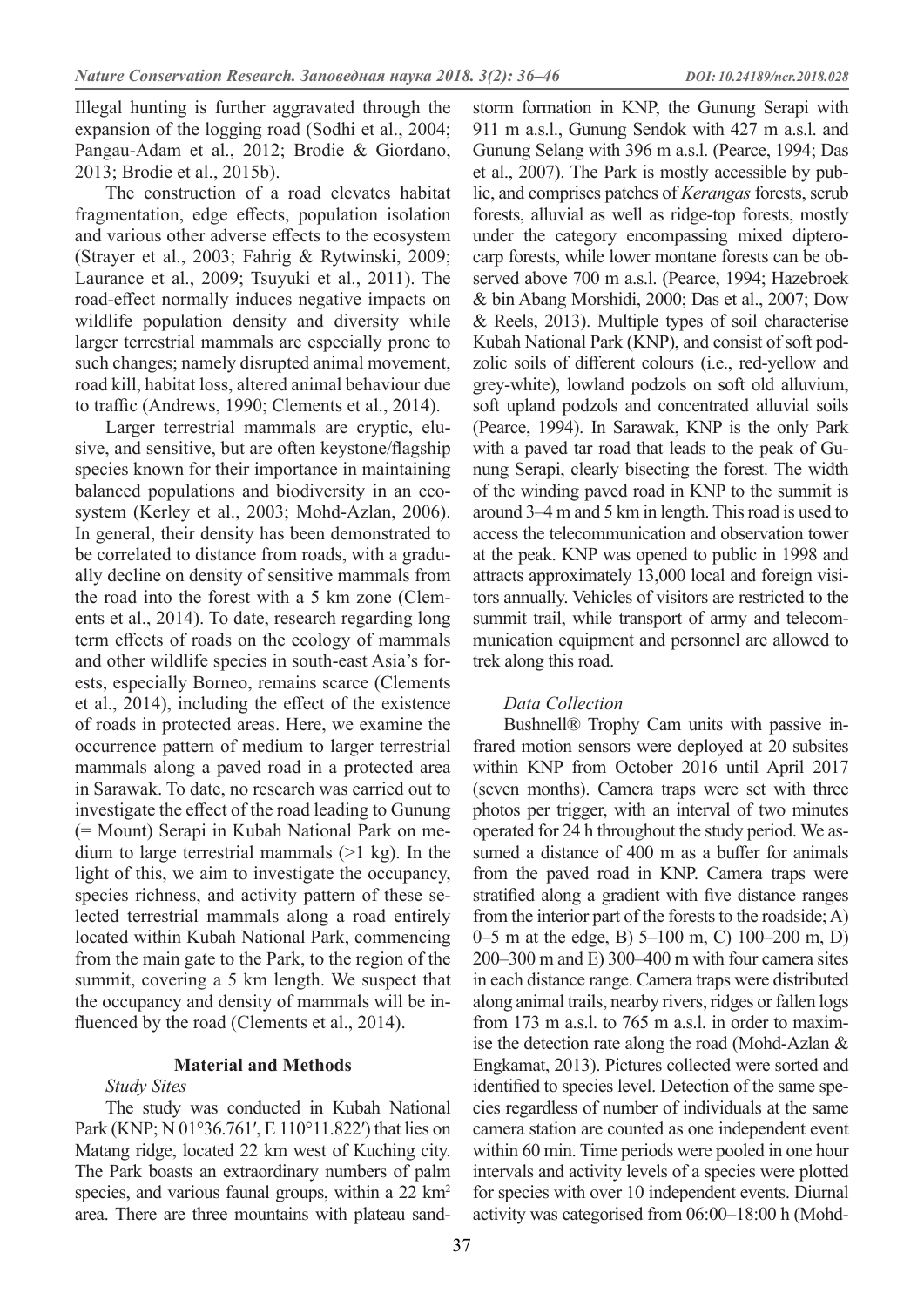Azlan & Engkamat, 2013). Analysis was performed based on the percentage of activity level:

### *Percentage of activity level= (Nt / ΣN) × 100%*,

where *Nt* is the total number of photos record at the same hour of the day and *ΣN* is the total number of independent events of the same hour of the day.

### *Data Analysis*

Data analysis was done using R 3.4.3 software packages. Binary data collected from camera traps with an absence  $(0)$  or presence  $(1)$  of animals during the sampling period were pooled into seven days per occasion to minimise numbers of zero that count as no detection. The Royle-Nichols model enables to estimate the relative abundance of species/proportion of the area occupied based on the occupancy rate by assuming independency of each detection, constancy for density, and detection probability of that species (Royle & Nichols, 2003). The Royle-Nichols model can be explained by the following formula:

# $p_i = 1 - (1 - r)^{N_i}$

where  $p_i$  is the detection probability for that species at site *i*, *r* is probability of detecting at least once that species, and  $N<sub>i</sub>$  is the individual available for detection at site *i*. Distribution of  $N<sub>i</sub>$  is following Poisson distribution with parameter lambda,  $\lambda$  as density estimate that can be affected by *r* in closed population. Detection probability of a species varies with the heterogeneity of abundance. Hence, we only estimate the relative abundance of mammals that detected more than five times throughout the study with a 95% credible interval (C.I.). Finally, the occupancy matrix of animals may infer its distribution by assuming a closed population where no animals immigrate nor migrate to a new habitat during sampling. We assessed a species occupancy matrix with a single-season model to determine whether occupancy, ψ or/and detection probability, *p* of species is restricted by the distance of the camera trap location to the paved road (MacKenzie & Kendall, 2002). The naïve occupancy is the proportion of area occupied by the species. The model with the lowest small sample-size corrected version of Akaike Information Criterion (AICc) value was chosen as the best model. An activity overlap was performed for larger mammals that have independent photos > 10 at each distance range. Based on times of observation with kernel density estimate, we determined the coefficient of overlap that lay below two density distribution. Dhat 1 is well

fitted for small sample size. Therefore it was used in this study (Ridout & Linkie, 2009).

### **Results**

Over a period of seven months of consecutive sampling, the study has amounted 2161 camera days. A total of 7362 of photographs were exposed, which is an equivalent to 368 shots per camera deployed. Approximately 74% of the total photographs could not be utilised due to technical errors and poor angle of animal shots where a species could not be determined. The highest number of unidentified animals are small mammals, missed due to poor image quality. The remaining 1938 photographs (26%) showed images of larger terrestrial mammals (22%), birds  $(3%)$ , reptiles  $(1%)$  and humans  $(1%)$  (Table 1). We have determined 16 genera and at least 19 species of wild mammals, excluding unidentified species of squirrels, rodents and civets recorded by camera trapping in the study area (Table 1). In addition, we have also registered six bird species spending substantial amount of time on the ground. These are emerald dove (*Chalcophaps indica* (Linnaeus, 1758)), whiterumped shama (*Kittacincla malabarica* (Scopoli, 1788)), Siberian blue robin (*Larvivora cyane* (Pallas, 1776)), short-tailed babbler (*Trichastoma malaccense* (Hartlaub, 1844)), wren babbler (*Napothera epilepidota* (Temminck, 1827))*,* and rufous-browed babbler (*Pellorneum capistratum* (Temminck, 1823)).

The long-tailed porcupine (*Trichys fasciculate* (Shaw, 1801)) is the most often photographed animal (39%) followed by the moon rat (15%). In contrast, the oriental small-clawed otter (*Aonyx cinereus* (Illiger, 1815)) was recorded only once during this study at the camera site with distance 200–300 m, at an altitude of 222 m a.s.l. Camera traps deployed within 0–5 m of the forest edge were recording the lowest number of species  $(n = 8)$ , while cameras deployed within distances of 5–100 m and 100–200 m were detecting the highest number of species  $(n = 18)$  (Table 1, Fig.). At the distance of 5–100 m, the highest number of ungulates and Viverridae (civets) has been recorded, while the highest number of carnivores has been recorded at the distance of 100–200 m (Fig.). The lesser mousedeer (*Tragulus kanchil* (Raffles, 1821)), greater mousedeer (*Tragulus napu* (F. Cuvier, 1822)), bearded pig (*Sus barbatus* Müller, 1838), leopard cat (*Prionailurus bengalensis* (Kerr, 1792)) and banded palm civet (*Hemigalus derbyanus* (Gray, 1837)) were mostly encountered at the distance range 5–100 m of the forest edge whereas the long-tailed porcupine has mostly been registered at the distance of 0–5 m of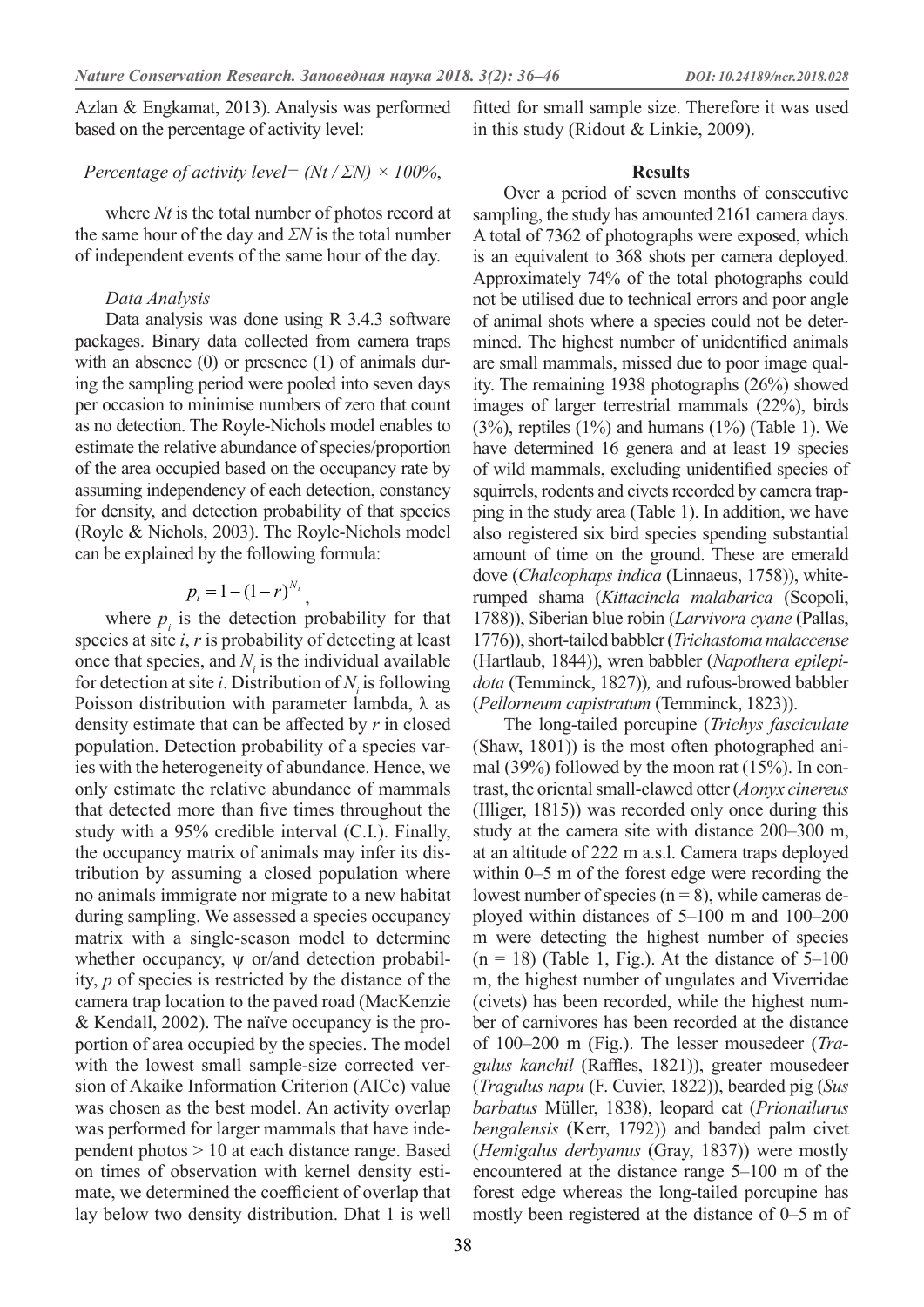the forest edge. The Sunda pangolin (*Manis javanica* Desmarest, 1822) was recorded only at the distances of 200–300 m and 300–400 m of the forest edge with one detection for each distance. The total number of animal captures over all trap days was equivalent to 0.012. This indicates a relatively low animal activity in the sampling strip. Most animals were photographed alone or in pairs, except for the oriental small-clawed otter (up to three individuals). The expected species richness of medium to large mammals was 17, while the sampling saturation was relatively high. Of the 27 species recorded, the Sunda pangolin is the only Critically Endangered species, while four species are listed as Vulnerable on the IUCN Red List (IUCN, 2017). This indicates that threatened and locally rare species inhabit the area along this paved road. A total of 16 species do have a protection status. Moreover, approximately 41% of the species ( $n = 11$ ) are not listed under Sarawak Wild Life Protection Ordinance (SWLPO, 1998). Approximately 89% of the species  $(n = 24)$ recorded in the study are not listed in CITES (Convention on International Trade in Endangered Species of Wild Fauna and Flora). Species which are not listed in SWLPO (1998) and Appendices I and II of CITES do not receive any protection outside this reserve. And local communities can hunt them for consumption.

The matrix of data for occupancy of eleven large mammals was structured according to the Royle-Nichols model (Table 2). The long-tailed porcupine had the highest estimated mean for occupancy rate in this study with a value of  $0.69$  (C.I =  $0.48 - 0.87$ ), while the collared mongoose (*Herpestes semitorquatus* Gray, 1846) is characterised by a least value at  $0.10$  (C.I = 0.01–0.27). However, for the banded palm civet, the estimated  $\lambda$  in Poisson distribution has the highest mean density with  $1.36$  (C.I. = 0.43–4.21) and the highest total  $N = 27.23$  (C.I. = 11.00–83.00), while the collared mongoose is characterised as a species with the lowest density  $0.11$  (C.I. =  $0.01-0.32$ ) and the lowest total  $N = 2.24$  (C.I. = 2.00–4.00) (Table 2). The long-tailed porcupine has the highest detection probability with an estimated mean of  $r = 0.17$  $(C.I. = 0.11-0.24)$  whereas the banded palm civet has the least detection probability with an estimated mean of  $r = 0.04$  (C.I. = 0.01–0.08) even though with the highest totalN. For each camera site within a certain distance range, the estimated mean was evaluated as the highest mean at 0–5 m, 300–400 m for the longtailed porcupine, followed by the lesser mousedeer at 5–100 m, and then for the banded palm civet at 100–200 m and 200–300 m.



**Fig.** Estimated mean of animal categories at each distance range along the paved road in Kubah National Park, Sarawak, Borneo.

The long-tailed porcupine was registered throughout the study with the highest naïve occupancy of 0.70, followed by the banded palm civet with 0.50 and the lesser mousedeer with 0.40 (Table 3). Occupancy and detection probability of 13 medium to large mammals were not affected by the distance of the camera trap to the paved road. Yet the occupancy of the short-tailed mongoose (*Herpestes brachyurus* Gray, 1837), Sunda pangolin and thickspined porcupine (*Hystrix crassispinis* (Günther, 1877)) was dependent on this parameter. The detection probability values of the lesser mousedeer and the long-tailed porcupine were affected by the distance of the camera trap to the paved road. Neither occupancy nor detection probability of the leopard cat were affected by distance. The relationship between the estimated mean richness of animals (overall species, Viverridae and Ungulates) and the distance has not been determined ( $P > 0.05$ ).

The coefficient of overlap Dhat 1 for the activity pattern between distance ranges was only estimated for the long-tailed porcupine  $(N > 10)$ . The longtailed porcupine demonstrated a relatively high coefficient of overlap between distance ranges. The nocturnal activity level of the long-tailed porcupine at the five distance ranges were 98%, 100%, 93%, 100%, and 97%, respectively. The activity pattern of the long-tailed porcupine at 100–200 m had the least overlap (Dhat  $1 = 0.79$ ) with the distance of 200–300 m, while the activity pattern was similar from the edge to the distance of 200 m.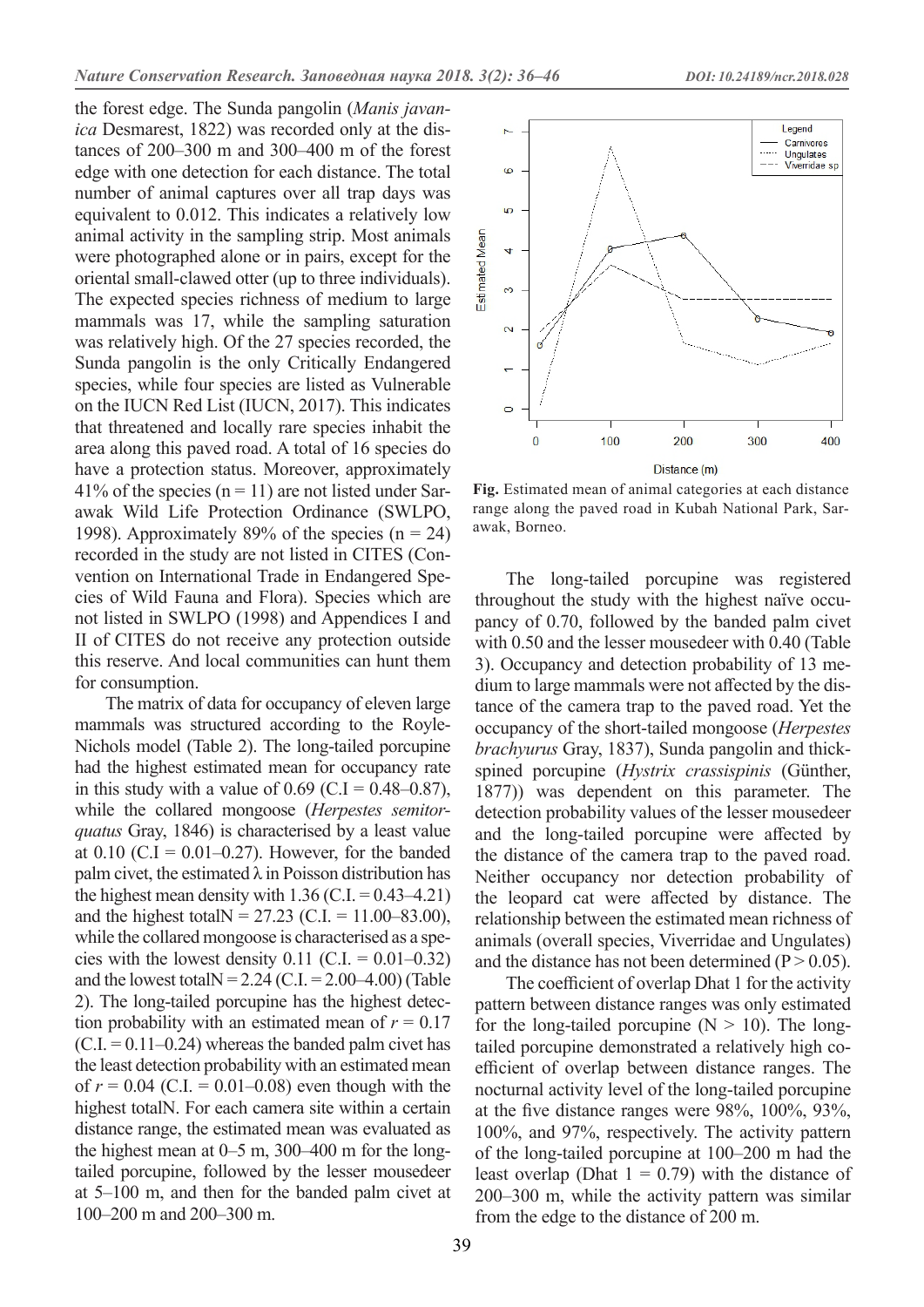Table 1. List of species registered by camera traps and arranged according to distance range (A: 0–5 m, B: 5–100 m, C: 100–200 m, D: 200–300 m, E: 300–400 m) and their protection and conservation status

|                                                     | Distance from the road (m) |                |                                           |                          |                          |                         | Protection and conservation status |               |           |  |
|-----------------------------------------------------|----------------------------|----------------|-------------------------------------------|--------------------------|--------------------------|-------------------------|------------------------------------|---------------|-----------|--|
| <b>Species</b>                                      | $0 - 5$<br>$5 - 100$       |                | $100 - 200$<br>$200 - 300$<br>$300 - 400$ |                          | <b>Total</b>             | <b>SWLPO, 1998</b>      | <b>IUCN, 2017</b>                  | <b>CITES</b>  |           |  |
|                                                     |                            |                |                                           | Columbidae               |                          |                         |                                    |               |           |  |
| Chalcophaps indica<br><b>Emerald Dove</b>           |                            | $\mathbf{1}$   | $\sqrt{2}$                                | $\equiv$                 | 3                        | 6                       | N/A                                | LC            | N/A       |  |
|                                                     |                            |                |                                           | Muscicapidae             |                          |                         |                                    |               |           |  |
| Kittacincla malabarica<br>White-Rumped Shama        |                            | $\mathbf{1}$   | $\mathbf{1}$                              |                          |                          | $\boldsymbol{2}$        | $\mathbf P$                        | LC            | N/A       |  |
| Larvivora cyane<br>Siberian Blue Robin              |                            | 20             | $\mathbf{1}$                              |                          |                          | 21                      | N/A                                | $_{\rm LC}$   | N/A       |  |
|                                                     |                            |                |                                           | Pellorneidae             |                          |                         |                                    |               |           |  |
| Trichastoma malaccense Short-Tailed<br>Babbler      | $\mathbf{1}$               |                |                                           | $\mathbf{1}$             | 3                        | 5                       | N/A                                | NT            | N/A       |  |
| Napothera epilepidota<br>Eyebrowed Wren-Babbler     |                            |                |                                           | $\overline{\phantom{0}}$ | $\mathbf{1}$             | $\mathbf{1}$            | N/A                                | $_{\rm LC}$   | N/A       |  |
| Pellorneum capistratum<br>Rufous-Browed Babbler     | $\overline{2}$             |                |                                           |                          |                          | $\mathbf{2}$            | N/A                                | $_{\rm LC}$   | N/A       |  |
|                                                     |                            |                |                                           | Cervidae                 |                          |                         |                                    |               |           |  |
| Muntiacus muntjak<br>Bornean Red Muntjac            |                            |                | $\mathbf{2}$                              | $\mathbf{1}$             |                          | $\mathbf{3}$            | N/A                                | LC            | N/A       |  |
|                                                     |                            |                |                                           | <b>Suidae</b>            |                          |                         |                                    |               |           |  |
| Sus barbatus<br>Bearded pig                         |                            | 4              | 3                                         | $\overline{\phantom{0}}$ | $\overline{2}$           | 9                       | N/A                                | VU            | N/A       |  |
|                                                     |                            |                |                                           | Tragulidae               |                          |                         |                                    |               |           |  |
| Tragulus kanchil<br>Lesser Mousedeer                |                            | 36             | $\overline{c}$                            | $\mathbf{1}$             | 5                        | 44                      | N/A                                | LC            | N/A       |  |
| Tragulus napu<br>Greater Mousedeer                  |                            | 4              | $\overline{c}$                            |                          |                          | 6                       | N/A                                | $_{\rm LC}$   | N/A       |  |
|                                                     |                            |                |                                           | Felidae                  |                          |                         |                                    |               |           |  |
| Prionailurus bengalensis<br>Leopard Cat             |                            | 5              | $\mathbf{1}$                              | $\mathbf{1}$             |                          | $\overline{7}$          | $\mathbf P$                        | $_{\rm LC}$   | П         |  |
|                                                     |                            |                |                                           | Herpestidae              |                          |                         |                                    |               |           |  |
| Herpestes brachyurus<br>Short-Tailed Mongoose       | $\mathbf{1}$               |                | 3                                         |                          |                          | 4                       | ${\bf P}$                          | NT            | N/A       |  |
| Herpestes semitorquatus<br>Collared Mongoose        |                            | $\overline{c}$ | 5                                         |                          |                          | 7                       | ${\bf P}$                          | ${\rm NT}$    | $\rm N/A$ |  |
|                                                     |                            |                |                                           | Mustelidae               |                          |                         |                                    |               |           |  |
| Aonyx cinereus<br>Oriental Small-Clawed Otter       |                            |                |                                           | $\mathbf{1}$             |                          | $\mathbf 1$             | $\, {\bf p}$                       | ${\rm VU}$    | $\rm N/A$ |  |
| Mustela nudipes<br>Malay Weasel                     |                            |                | $\mathbf{1}$                              | $\,1$                    |                          | $\boldsymbol{2}$        | $\rm N/A$                          | $_{\rm LC}$   | N/A       |  |
|                                                     |                            |                |                                           | Viverridae               |                          |                         |                                    |               |           |  |
| Arctictis binturong<br>Binturong/Bearcat            |                            | $\mathbf{1}$   |                                           | $\sqrt{2}$               |                          | $\mathbf{3}$            | ${\bf P}$                          | ${\rm VU}$    | $\rm N/A$ |  |
| Arctogalidia trivirgata<br>Small-Toothed Palm Civet |                            | $\mathbf{1}$   |                                           | $\qquad \qquad -$        | $\mathbf{1}$             | $\boldsymbol{2}$        | $\, {\bf P}$                       | ${\rm LC}$    | N/A       |  |
| Hemigalus derbyanus<br>Banded Palm Civet            | $\mathbf{1}$               | 13             | $\overline{4}$                            | 3                        | $\sqrt{5}$               | 26                      | $\, {\bf p}$                       | NT            | $\rm II$  |  |
| Paguma larvata<br>Masked Palm Civet                 | $\mathbf{1}$               | $\overline{2}$ | $\overline{\phantom{0}}$                  | $\mathbf{1}$             | $\overline{\phantom{0}}$ | $\overline{\mathbf{4}}$ | $\, {\bf p}$                       | $_{\rm LC}$   | N/A       |  |
| Paradoxurus hermaphroditus<br>Common Palm Civet     |                            | $\mathbf{1}$   | $\overline{c}$                            |                          |                          | $\mathbf{3}$            | ${\bf P}$                          | $\rm LC$      | N/A       |  |
|                                                     |                            |                |                                           | Manidae                  |                          |                         |                                    |               |           |  |
| Manis javanica<br>Sunda Pangolin                    |                            |                | $\overline{\phantom{0}}$                  | $\mathbf{1}$             | $\mathbf{1}$             | $\mathbf{2}$            | $\, {\bf p}$                       | $\mathrm{CR}$ | I         |  |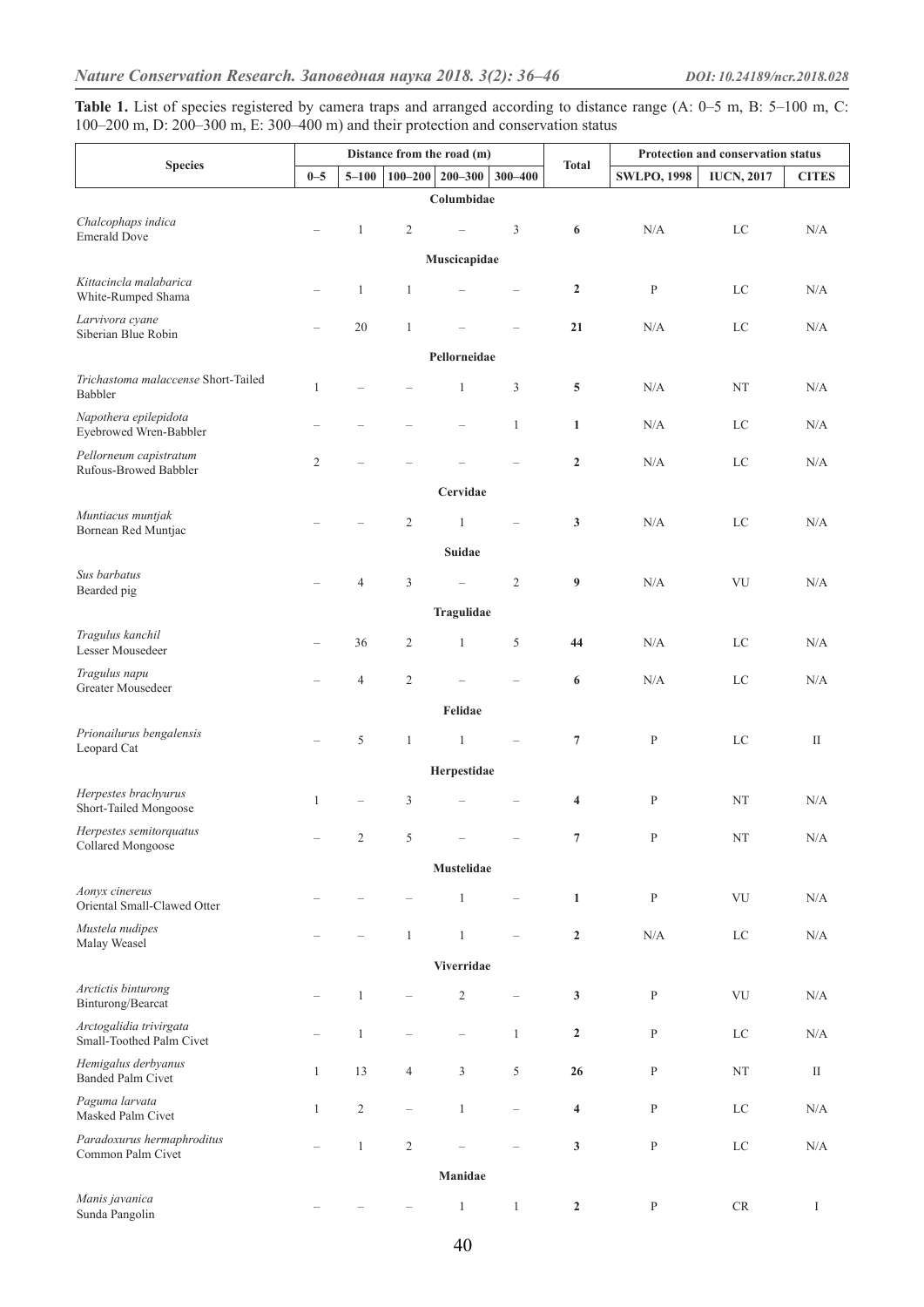|                                                   | Distance from the road (m) |                          |                          |                          |                |              | <b>Protection and conservation status</b> |                             |                          |  |  |
|---------------------------------------------------|----------------------------|--------------------------|--------------------------|--------------------------|----------------|--------------|-------------------------------------------|-----------------------------|--------------------------|--|--|
| <b>Species</b>                                    | $0 - 5$                    | $5 - 100$                |                          | $100 - 200$   200-300    | 300-400        | <b>Total</b> | <b>SWLPO, 1998</b>                        | <b>IUCN, 2017</b>           | <b>CITES</b>             |  |  |
| Cercopithecidae                                   |                            |                          |                          |                          |                |              |                                           |                             |                          |  |  |
| Macaca nemestrina<br>Pig-Tailed Macaque           | 1                          | $\mathbf{1}$             | 3                        | $\overline{\phantom{0}}$ | $\overline{4}$ | 9            | P                                         | VU                          | N/A                      |  |  |
|                                                   |                            |                          |                          | Hystricidae              |                |              |                                           |                             |                          |  |  |
| Hystrix crassispinis<br>Thick-Spined Porcupine    | $\overline{\phantom{0}}$   | 5                        | $\mathfrak{Z}$           | 6                        | $\overline{2}$ | 16           | P                                         | <b>LC</b>                   | N/A                      |  |  |
| Hystrix brachyuran<br>Malayan Porcupine           | $\overline{\phantom{a}}$   | $\overline{\phantom{0}}$ | $\mathfrak{2}$           | $\qquad \qquad -$        | 3              | 5            | $\mathbf{P}$                              | LC                          | N/A                      |  |  |
| Trichys fasciculata<br>Long-Tailed Porcupine      | 42                         | 33                       | 28                       | 26                       | 37             | 166          | $\mathbf{P}$                              | <b>LC</b>                   | N/A                      |  |  |
|                                                   | Erinaceidae                |                          |                          |                          |                |              |                                           |                             |                          |  |  |
| Echinosorex gymnura<br>Moonrat                    | 5                          | 33                       | 11                       | 3                        | 12             | 64           | N/A                                       | <b>LC</b>                   | N/A                      |  |  |
|                                                   |                            |                          |                          | Varanidae                |                |              |                                           |                             |                          |  |  |
| Varanus rudicollis<br>Rough-Necked Monitor Lizard |                            | $\overline{2}$           | $\overline{\phantom{0}}$ | $\mathfrak{2}$           | $\mathbf{1}$   | 5            | $\mathbf{P}$                              | N/A                         | $\mathbf{I}$             |  |  |
| Total of Independent Events                       | 54                         | 165                      | 76                       | 50                       | 80             | 425          | 16P                                       | 17 LC<br>4NT<br>4 VU<br>1CR | 1 <sub>I</sub><br>$3$ II |  |  |
| Total number of species                           | 8                          | 18                       | 18                       | 14                       | 14             | 27           |                                           |                             |                          |  |  |

*Note*: P – Protected; TP – Totally Protected; N/A – Not Protected (SWLPO – Sarawak Wild Life Protection Ordinance, 1998). LC – Least Concern, NT – Near Threatened, VU – Vulnerable, CR – Critically Endangered (International Union for Conservation of Nature (IUCN) Red List of Threatened Species). I – Appendix I, II – Appendix II, III – Appendix III (Convention of International Trade in Endangered Species of Wild Fauna and Flora (CITES) Appendices).

| Table 2. List of estimated mean for occupancy (psi), density estimate – lambda ( $\lambda$ ), detection probability of at least one                            |  |
|----------------------------------------------------------------------------------------------------------------------------------------------------------------|--|
| individual $(r)$ , distance ranges $(0-5 \text{ m}, 5-100 \text{ m}, 100-200 \text{ m}, 200-300 \text{ m}, 300-400 \text{ m})$ and total number of individuals |  |
| available for detection (totalN) with 95% credible interval                                                                                                    |  |

|                        | <b>Estimated Mean (with 95% credible interval)</b> |                         |                                                                                                           |         |           |             |                                                                                             |             |                                                                                                                            |  |  |
|------------------------|----------------------------------------------------|-------------------------|-----------------------------------------------------------------------------------------------------------|---------|-----------|-------------|---------------------------------------------------------------------------------------------|-------------|----------------------------------------------------------------------------------------------------------------------------|--|--|
| <b>Species</b>         | psi                                                | Lambda, $\lambda$       | $\boldsymbol{r}$                                                                                          | $0 - 5$ | $5 - 100$ | $100 - 200$ | $200 - 300$                                                                                 | $300 - 400$ | totalN                                                                                                                     |  |  |
| Bearded pig            | 0.25<br>$(0.07 - 0.60)$                            | 0.32<br>$(0.07-0.91)$   | 0.06                                                                                                      | 0.10    | 1.30      | 1.18        | 0.10<br>$(0.02-0.12)$ $(0.00-1.00)$ $(1.00-3.00)$ $(1.00-2.00)$ $(0.00-1.00)$ $(1.00-2.00)$ | 1.18        | 6.38<br>$(4.00 - 17.00)$                                                                                                   |  |  |
| Lesser mousedeer       | 0.48<br>$(0.26 - 0.70)$                            | 0.67<br>$(0.31 - 1.22)$ | 0.08                                                                                                      | 0.08    | 4.31      | 1.08        | 1.08                                                                                        | 1.48        | 13.43<br>$(0.05-0.13)$ $(0.00-1.00)$ $(2.00-7.00)$ $(1.00-2.00)$ $(1.00-2.00)$ $(1.00-3.00)$ $(10.00-21.00)$               |  |  |
| Greater mousedeer      | 0.19<br>$(0.04 - 0.50)$                            | 0.23                    | 0.07<br>$(0.04-0.70)$ $(0.02-0.14)$ $(0.00-1.00)$ $(1.00-3.00)$ $(1.00-2.00)$ $(0.00-1.00)$ $(0.00-1.00)$ | 0.07    | 1.22      | 1.13        | 0.07                                                                                        | 0.07        | 4.62<br>$(3.00-13.00)$                                                                                                     |  |  |
| Leopard cat            | 0.31<br>$(0.08 - 0.76)$                            | 0.43<br>$(0.08 - 1.44)$ | 0.05                                                                                                      | 0.20    | 1.75      | 1.20        | 1.20<br>$(0.01-0.10)$ $(0.00-2.00)$ $(1.00-4.00)$ $(1.00-3.00)$ $(1.00-3.00)$ $(0.00-2.00)$ | 0.20        | 8.52<br>$(4.00 - 28.00)$                                                                                                   |  |  |
| Collared mongoose      | 0.10<br>$(0.01 - 0.27)$                            | 0.11                    | 0.13<br>$(0.01-0.32)$ $(0.05-0.23)$ $(0.00-1.00)$ $(1.00-2.00)$ $(1.00-2.00)$ $(0.00-1.00)$ $(0.00-1.00)$ | 0.01    | 1.01      | 1.10        | 0.01                                                                                        | 0.01        | 2.24<br>$(2.00-4.00)$                                                                                                      |  |  |
| Binturong/Bearcat      | 0.17<br>$(0.02 - 0.63)$                            | 0.24<br>$(0.02-1.00)$   | 0.05                                                                                                      | 0.14    | 1.13      | 0.13        | 1.21<br>$(0.01-0.13)$ $(0.00-1.00)$ $(1.00-2.00)$ $(0.00-1.00)$ $(1.00-3.00)$ $(0.00-1.00)$ | 0.13        | 4.72<br>$(2.00-19.00)$                                                                                                     |  |  |
| Banded palm civet      | 0.66<br>$(0.35 - 0.99)$                            | 1.36<br>$(0.43 - 4.21)$ | 0.04                                                                                                      | 1.68    | 3.12      | 1.99        | 2.35<br>$(0.01-0.08)$ $(1.00-5.00)$ $(1.00-8.00)$ $(1.00-6.00)$ $(1.00-6.00)$ $(1.00-6.00)$ | 2.35        | 27.23<br>$(11.00 - 83.00)$                                                                                                 |  |  |
| Pig-tailed macaque     | 0.26<br>$(0.07 - 0.62)$                            | 0.33<br>$(0.07 - 0.98)$ | 0.06                                                                                                      | 1.11    | 1.11      | 1.32        | 0.11<br>$(0.01-0.12)$ $(1.00-2.00)$ $(1.00-2.00)$ $(1.00-3.00)$ $(0.00-1.00)$ $(1.00-3.00)$ | 1.33        | 6.62<br>$(4.00 - 18.00)$                                                                                                   |  |  |
| Thick-spined porcupine | 0.35<br>$(0.14 - 0.69)$                            | 0.47<br>$(0.15-1.16)$   | 0.07                                                                                                      | 0.12    | 1.36      | 1.36        | 1.56<br>$(0.02-0.12)$ $(0.00-1.00)$ $(1.00-3.00)$ $(1.00-3.00)$ $(1.00-3.00)$ $(1.00-2.00)$ | 1.12        | 9.38<br>$(6.00 - 21.00)$                                                                                                   |  |  |
| Malayan porcupine      | 0.11<br>$(0.01 - 0.31)$                            | 0.16                    | 0.09<br>$(0.01-0.37)$ $(0.03-0.19)$ $(0.00-1.00)$ $(0.00-1.00)$ $(1.00-2.00)$ $(0.00-1.00)$ $(1.00-2.00)$ | 0.02    | 0.02      | 1.04        | 0.02                                                                                        | 1.08        | 2.50<br>$(2.00 - 6.000)$                                                                                                   |  |  |
| Long-tailed Porcupine  | 0.69<br>$(0.48 - 0.87)$                            | 1.22                    | 0.17                                                                                                      | 2.26    | 2.04      | 1.80        | 2.26                                                                                        | 3.39        | 24.32<br>$(0.64-2.02)$ $(0.11-0.24)$ $(1.00-4.00)$ $(1.00-4.00)$ $(1.00-3.00)$ $(1.00-4.00)$ $(2.00-6.00)$ $(17.00-36.00)$ |  |  |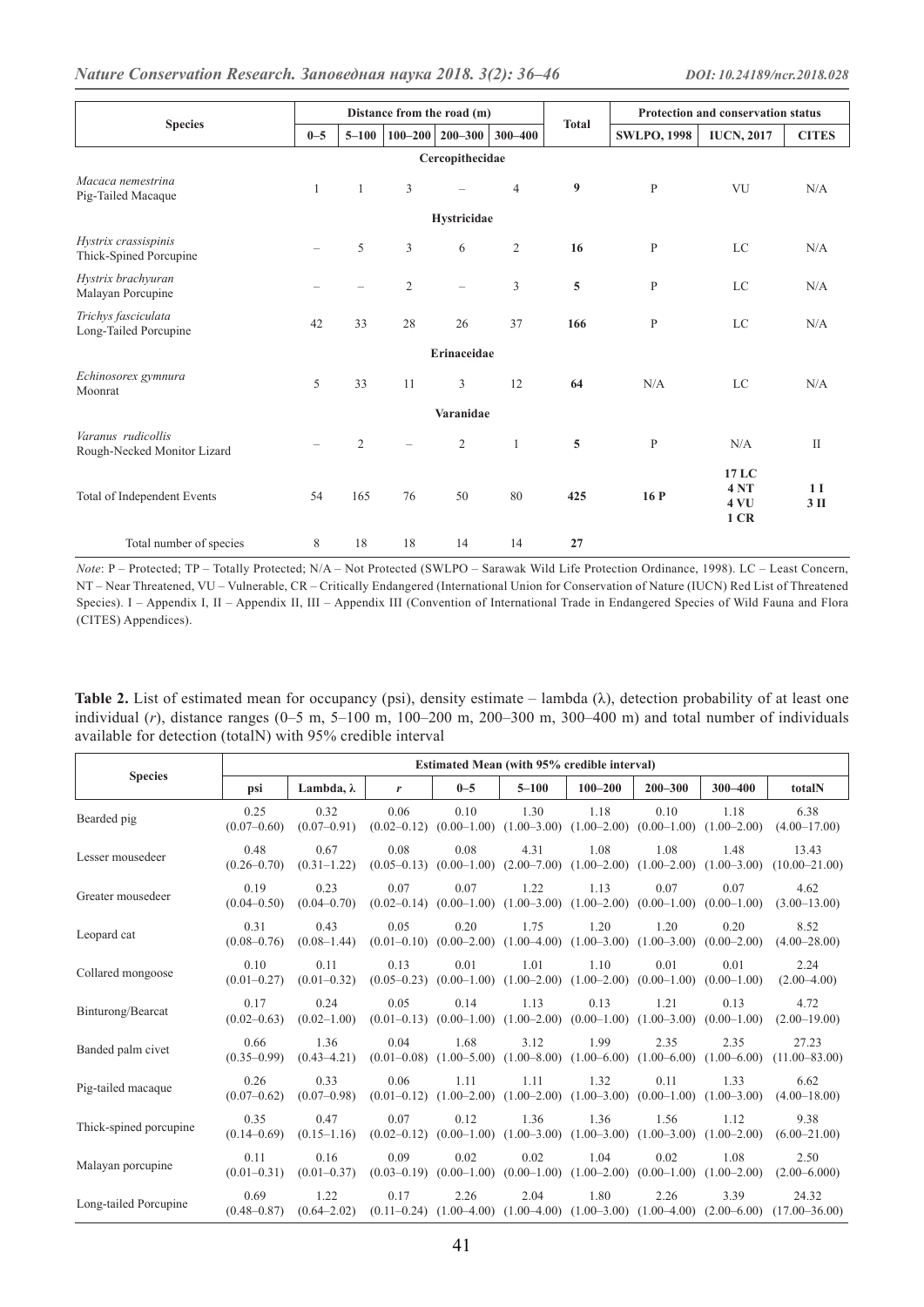| Table 3. List of species with an occupancy model to compare the effect of distance from paved road on occupancy and detec-          |
|-------------------------------------------------------------------------------------------------------------------------------------|
| tion probability of large mammals. Model are arranged in a framework with either a distance variable (D) or model intercept         |
| («.») in occupancy (psi) and detection probability (p) functions. Model with 0.00 indicates best model with lowest $\triangle$ AICc |

| <b>Species</b>                 | <b>Naïve</b> | $psi(.)$ , $p(.)$ |        | psi(D), p(.)     |        | $psi(.)$ , $p(D)$ |        | psi(D), p(D)     |        |
|--------------------------------|--------------|-------------------|--------|------------------|--------|-------------------|--------|------------------|--------|
|                                | Occupancy    | $\triangle$ AICc  | Weight | $\triangle$ AICc | Weight | $\triangle$ AICc  | Weight | $\triangle$ AICc | Weight |
| Bornean red muntjac            | 0.10         | 0.00              | 0.47   | 0.89             | 0.30   | 2.60              | 0.13   | 3.12             | 0.10   |
| Bearded pig                    | 0.20         | 0.00              | 0.63   | 2.71             | 0.16   | 2.63              | 0.17   | 5.80             | 0.04   |
| Lesser mousedeer               | 0.40         | 5.40              | 0.05   | 8.11             | 0.01   | 0.00              | 0.72   | 2.38             | 0.22   |
| Greater mousedeer              | 0.15         | 0.00              | 0.41   | 1.80             | 0.17   | 2.05              | 0.15   | 0.82             | 0.27   |
| Leopard cat                    | 0.20         | 1.55              | 0.24   | 4.01             | 0.07   | 2.13              | 0.18   | 0.00             | 0.52   |
| Short-tailed mongoose          | 0.20         | 1.57              | 0.23   | 0.00             | 0.50   | 3.63              | 0.08   | 1.85             | 0.20   |
| Collared mongoose              | 0.10         | 0.00              | 0.58   | 2.48             | 0.17   | 2.42              | 0.17   | 4.15             | 0.07   |
| Oriental small-clawed<br>otter | 0.05         | 0.00              | 0.46   | 1.03             | 0.28   | 2.32              | 0.15   | 2.82             | 0.11   |
| Malay weasel                   | 0.10         | 0.00              | 0.47   | 0.89             | 0.30   | 2.61              | 0.13   | 3.12             | 0.10   |
| Binturong/Bearcat              | 0.10         | 0.00              | 0.59   | 2.79             | 0.15   | 2.15              | 0.20   | 4.23             | 0.07   |
| Small-toothed palm civet       | 0.10         | 0.00              | 0.59   | 2.01             | 0.22   | 2.61              | 0.16   | 5.78             | 0.03   |
| Banded palm civet              | 0.50         | 0.00              | 0.61   | 2.79             | 0.15   | 2.61              | 0.17   | 4.30             | 0.07   |
| Masked palm civet              | 0.10         | 0.00              | 0.54   | 1.84             | 0.21   | 1.96              | 0.20   | 4.97             | 0.05   |
| Common palm civet              | 0.10         | 0.00              | 0.44   | 0.64             | 0.33   | 2.42              | 0.13   | 3.20             | 0.09   |
| Sunda pangolin                 | 0.10         | 0.77              | 0.27   | 0.00             | 0.40   | 1.02              | 0.24   | 3.17             | 0.08   |
| Pig-tailed macaque             | 0.20         | 0.00              | 0.46   | 2.60             | 0.13   | 0.70              | 0.32   | 3.15             | 0.10   |
| Thick-spined porcupine         | 0.30         | 0.42              | 0.34   | 0.00             | 0.42   | 3.21              | 0.08   | 1.84             | 0.17   |
| Malayan porcupine              | 0.10         | 0.00              | 0.38   | 1.67             | 0.16   | 0.02              | 0.38   | 3.09             | 0.08   |
| Long-tailed porcupine          | 0.70         | 0.03              | 0.38   | 2.31             | 0.12   | 0.00              | 0.39   | 2.34             | 0.10   |

## **Discussion**

Roads in tropical rainforest act as a notorious barrier that fragments the forest, creates edge and impede the movement of animals. It especially affects large mammals, which are sensitive to anthropogenic activities and highly confined to undisturbed habitats (Woodroffe & Ginsberg, 1998; Strayer et al., 2003; Fahrig & Rytwinski, 2009; Laurance et al., 2009; Clements et al., 2014; Brodie et al., 2015a). The size of an animal population gradually increases with the distance to a forest depth (Nellemann et al., 2001; Clements et al., 2014) where the density of some animals in the sampling zone of KNP appears to be related to distance (Table 4). Our study has recorded 19 species of large terrestrial mammals within 400 m from the road. The largest iconic Bornean mammals have not been recorded throughout sampling. These animals are the Sambar Deer (*Rusa unicolor* (Kerr, 1792)), Sunda Clouded Leopard (*Neofelis diardi* (G. Cuvier, 1823)) and the Sun Bear (*Helarctos malayanus* (Raffles, 1821)). An absence of large-bodied mammals near the road raises the question on the tolerance of these species to disturbance by the road. This also infers the secretive, elusive and natural behaviour of large mammals which tend to avoid any anthropogenic activities (Mohd-Azlan & Sharma, 2006; Garrote et al., 2012; Brodie et al., 2015a). Some of the animals are species of conservation importance, habitat specialists or endemic. They are probably more vulnerable to road effects than other species (Andrews, 1990). So, such species as the Hose's civet (*Diplogale hosei* (Thomas, 1892)), Bornean bay cat (*Catopuma badia* (Gray, 1874)) and otter civet (*Cynogale bennettii* Gray, 1837) have not been recorded throughout the study. We have not recorded species which can tolerate some level of disturbance either: e.g. the Malay civet (*Viverra tangalunga* Gray, 1832) (Jennings et al., 2010) and long-tailed macaque (*Macaca fascicularis* (Raffles, 1821)). Most of the species recorded within a road buffer are characterised by possessing a high reproduction ability. They have been registered in forest edges adjacent to an original habitat (Andrews, 1990).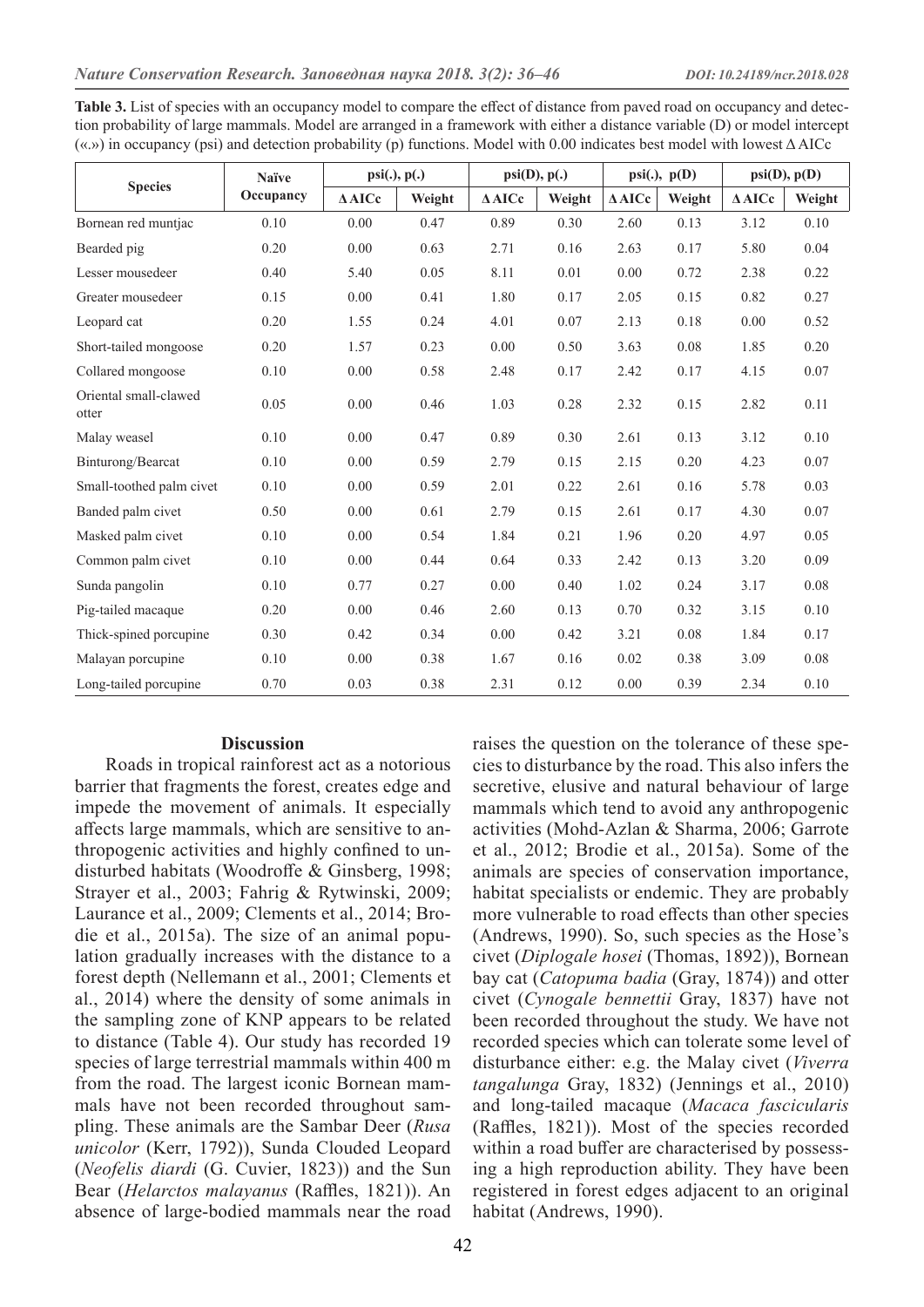Although our study has detected 19 species of large mammal species, a detection record and number of recorded terrestrial mammals per effort (0.008) were relatively low compared to Loagan Bunut National Park (0.020) (Mohd-Azlan et al., 2006) and Lambir Hill National Park (0.016) (Mohd-Azlan & Engkamat, 2006). However, the obtained results are slightly higher than shown in a past study in KNP (0.007) (Mohd-Azlan et al., 2007). The total number of independent photos of large mammals available for detection was mostly below 10 with a low occupancy rate (Tables 1, 2). The banded palm civet was statistically considered as a species that is most difficult to detect in Kubah National Park with a low value of *r* (Table 2). Our data have statistically estimated a small population size of medium and large terrestrial animals within the sampling strip of KNP. The banded palm civet was estimated with the highest density total  $N = 27.23$ , with credible interval with the highest estimate of 83 individuals, while the collared mongoose has been estimated with the smallest population size at total  $N = 2.24$ , with credible interval of two to four individuals (Table 2). The bearded pig was represented as a large mammal estimated with approximately 6.38 individuals (C.I.  $= 4.00 - 17.00$ . Such a relatively low estimation may explicit the negative effect of a road on mammals (Clements et al., 2014). Perhaps, the habitat modification along this paved road has affected the demography and reduced the population size of some species over the long-term period since the road establishment (e.g. Kroodsma, 1985; Woodroffe & Ginsberg, 1998).

The absence of the long-tailed macaque, sparse records of binturong (*Arctictis binturong* (Raffles, 1821)) and small-toothed palm civet (*Arctogalidia trivirgata* (Gray, 1832)) could be explained by their arboreal behaviour, when their movements restrained by gaps in the canopies due to the paved road (Laurance et al., 2006). The inhibition of arboreal mammals to cross the paved road can reduce a gene flow and cause a population bottleneck in long term (Andrews, 1990). The detection records of ungulates were relatively low in this study. And they have not been representative as it was expected at forest edges (Table 1, Fig.). This is consistent with Brodie et al. (2015a), who have not recorded ungulates nearby edges of logged or primary forests. It was suggested that these species may have been affected by anthropogenic activities along this paved road. The relatively higher number of records of the leopard cat, banded palm civet, long-tailed porcupine and lesser mousedeer

at a distance of 5–100 m to the paved road could be due to their general diet behaviour and the abundance of smaller mammals nearby the forest edge (Mohamed et al., 2013; Khorozyan et al., 2014; Brodie et al., 2015a). The occurrence of a species with specialised diet, the Sunda pangolin, was only recorded at the distance of 200–400 m to the paved road. This may be evidence of its evasion of human activities and traffic noise.

Forest edges within or surrounding the protected area can act as a weak sink to protect large terrestrial mammals, especially large carnivores, from local extinction or population isolation (Woodroffe & Ginsberg, 1998). The highest estimated mean for carnivores within the sampling strip was within a distance of 5–100 m to the paved road. It suggests that the small carnivores may venture closer to a road to seek for smaller prey animals. 70% of the occupancy and detection probability of detected large mammals are not strongly influenced by distance. However, it is significant that detection records of nocturnal mammals are relatively higher than mammals with crepuscular activity. This could be explained by the little human activity in KNP along the road during a night. The discrepancy of activity pattern along the gradient of distance ranges could be further investigated for other species in future studies.

## **Conclusions**

Although the road in the Kubah National Park (KNP) has not been paved for logging or heavy traffic, the inimical effects of such modifications are not negligible despite of the low occupancy and detection rate of large terrestrial mammals. And it warrants further study. Perhaps, the paved road in KNP has formed a barrier between microhabitats and it has caused edge effects. An expansion of the road network in Sarawak is envisaged as precursor of habitat destruction, illegal hunting, forests fragmentation and potentially affecting the demography of species of conservation importance. The effects along roads cutting across relatively undisturbed habitats on species of conservation importance require further study under conditions of the expansion of major road network ongoing with construction of the pan Borneo highway (from the western tip of Sarawak to Tawau, Sabah in North Borneo).

### **Acknowledgements**

We would like to express our gratitude to the Ministry of Higher Education, the Government of Malaysia under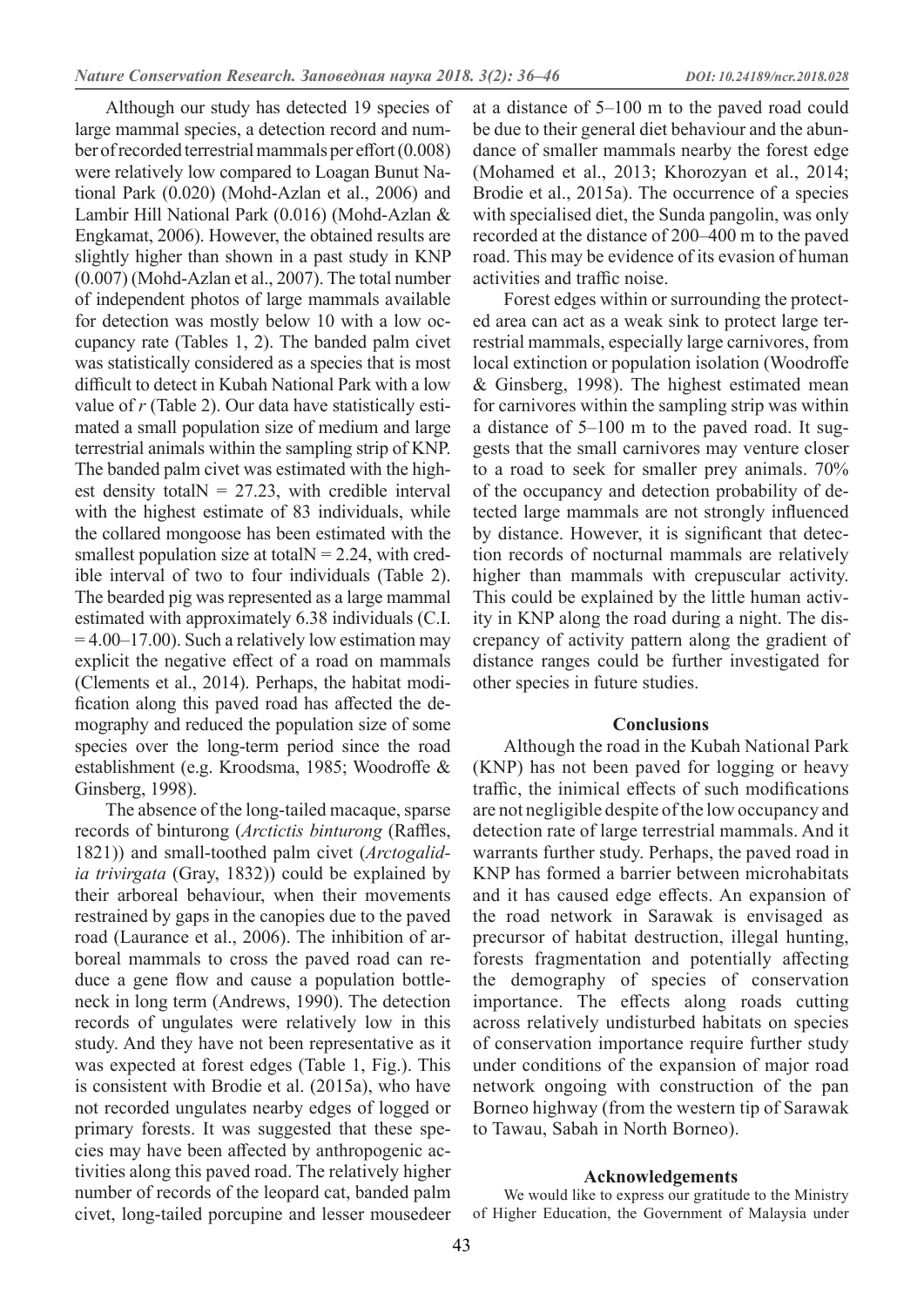Niche Research Grant Scheme (NRGS/1087/2013(01)) for funding. Sarawak Forestry Department for allowing this research (Permit number NCCD.907.4.4 (JLD.13)–219; park permit number WL009/2016). Sarawak Forestry Corporation for the support and co-operation from park warden, Mr Stephen Antang and park rangers from Kubah National Park. We thank Nurul Asna Hidayah and Marius Joscha Maiwald, UNIMAS, for their assistance. We would also like to show our gratitude to Professor Dr. Indraneil Das, Institute of Biodiversity and Environmental Conservation, UNIMAS, and anonymous reviewers for the reviews and comments that greatly improved the manuscript. Lastly, we also would like to thank the continuous support from the Programme of Animal Resource Science and Management and Universiti Malaysia Sarawak (UNIMAS).

#### **References**

- Andrews A. 1990. Fragmentation of habitat by roads and utility corridors: a review. *Australian Zoologist* 26(3– 4): 130–141. DOI: 10.7882/AZ.1990.005
- Bennett E.L., Milner-Gulland E., Bakarr M., Eves H.E., Robinson J.G., Wilkie D.S. 2002. Hunting the world's wildlife to extinction. *Oryx,* 36(4): 328–329. DOI: 10.1017/ S0030605302000637
- Brodie J., Giordano A. 2013. Lack of trophic release with large mammal predators and prey in Borneo. *Biological Conservation* 163: 58–67. DOI: 10.1016/j.biocon.2013.01.003
- Brodie J., Giordano A.J., Ambu L. 2015a. Differential responses of large mammals to logging and edge effects. *Mammalian Biology – Zeitschrift für Säugetierkunde*  80(1): 7–13. DOI: 10.1016/j.mambio.2014.06.001
- Brodie J., Giordano A.J., Zipkin E.F., Bernard H., Mohd-Azlan J., Ambu L. 2015b. Correlation and persistence of hunting and logging impacts on tropical rainforest mammals. *Conservation Biology* 29(1): 110–121. DOI: 10.1111/cobi.12389
- Clements G.R., Lynam A.J., Gaveau D., Yap W.L., Lhota S., Goosem M., Laurance S.,. Laurance W.F. 2014. Where and how are roads endangering mammals in Southeast Asia's forests? *PloS ONE* 9(12): e115376. DOI: 10.1371/journal.pone.0115376
- Das I., Jankowski A., Makmor M., Haas A. 2007. Species diversity, elevational distribution and reproductive modes in an amphibian community at the Matang Range, Sarawak (Borneo). *Mitteilungen Hamburgisches Zoologisches Museum und Institut* 104: 141–174.
- Dow R.A., Reels G.T. 2013. Previously unpublished Odonata records from Sarawak, Borneo. Part I. Kuching Division excluding Kubah National Park, and Samarahan Division. *Faunistic Studies in South-East Asian and Pacific Island Odonata* 3: 1–25.
- Fahrig L., Rytwinski T. 2009. Effects of roads on animal abundance: an empirical review and synthesis. *Ecology and Society* 14(1): 21. Available from: https://www.ecologyandsociety.org/vol14/iss1/art21/
- FDS. 2018. *Nature Conservation & Constitution. Official Website of Forestry Department Sarawak*. Available from: http://www.forestry.sarawak.gov.my/
- Garrote G., Gil-Sánchez J.M., McCain E.B., de Lillo S., Tellería J.L., Simón M.Á. 2012. The effect of attractant lures in camera trapping: a case study of population estimates for the Iberian lynx (*Lynx pardinus*). *European Journal of Wildlife Research* 58(5): 881–884. DOI: 10.1007/s10344-012-0658-7
- Gaveau D.L., Sloan S., Molidena E., Yaen H., Sheil D., Abram N.K., Ancrenaz M., Nasi R., Quinones M., Wielaard N., Meijaard E. 2014. Four decades of forest persistence, clearance and logging on Borneo. *PloS ONE* 9(7): e101654. DOI: 10.1371/journal.pone.0101654
- Hazebroek H.P., bin Abang Morshidi K. 2000. *National parks of Sarawak*. Kota Kinabalu: Natural History Publications (Borneo). P. 347–379.
- IUCN. 2017. The IUCN Red List of Threatened Species. Version 2017-3. Available from http://www.iucnredlist.org. Retrieved on 01 May 2018.
- Jennings A.P., Zubaid A., Veron G. 2010. Ranging behaviour, activity, habitat use, and morphology of the Malay civet (*Viverra tangalunga*) on Peninsular Malaysia and comparison with studies on Borneo and Sulawesi. *Mammalian Biology – Zeitschrift für Säugetierkunde* 75(5): 437–446. DOI: 10.1016/j.mambio.2009.10.002
- Kerley G.I., Pressey R.L., Cowling R.M., Boshoff A.F., Sims-Castley R. 2003. Options for the conservation of large and medium-sized mammals in the Cape Floristic Region hotspot, South Africa. *Biological Conservation* 112(1– 2): 169–190. DOI: 10.1016/S0006-3207(02)00426-3
- Khorozyan I., Stanton D., Mohammed M., Al-Ra'il W., Pittet M. 2014. Patterns of co-existence between humans and mammals in Yemen: some species thrive while others are nearly extinct. *Biodiversity and Conservation* 23(8), 1995–2013. DOI: 10.1007/s10531-014-0700-z
- Kinnaird M.F., Sanderson E.W., O'Brien T.G., Wibisono H.T., Woolmer G. 2003. Deforestation trends in a tropical landscape and implications for endangered large mammals. *Conservation Biology* 17(1): 245–257. DOI: 10.1046/j.1523-1739.2003.02040.x
- Koh L.P., Wilcove D.S. 2008. Is oil palm agriculture really destroying tropical biodiversity? *Conservation Letters* 1(2): 60–64. DOI: 10.1111/j.1755- 263X.2008.00011.x
- Kroodsma R.L. 1985. Assessing the loss of wildlife habitat in environmental impact statements. *Wildlife Society Bulletin (1973-2006)* 13(1): 82–87.
- Laurance W.F., Croes B.M., Tchignoumba L., Lahm S.A., Alonso A., Lee M.E., Campbell P., Ondzeano C. 2006. Impacts of Roads and Hunting on Central African Rainforest Mammals. *Conservation Biology 20*(4), 1251– 1261. DOI: 10.1111/j.1523-1739.2006.00420.x
- Laurance W.F., Goosem M., Laurance S.G.W. 2009. Impacts of roads and linear clearings on tropical forests.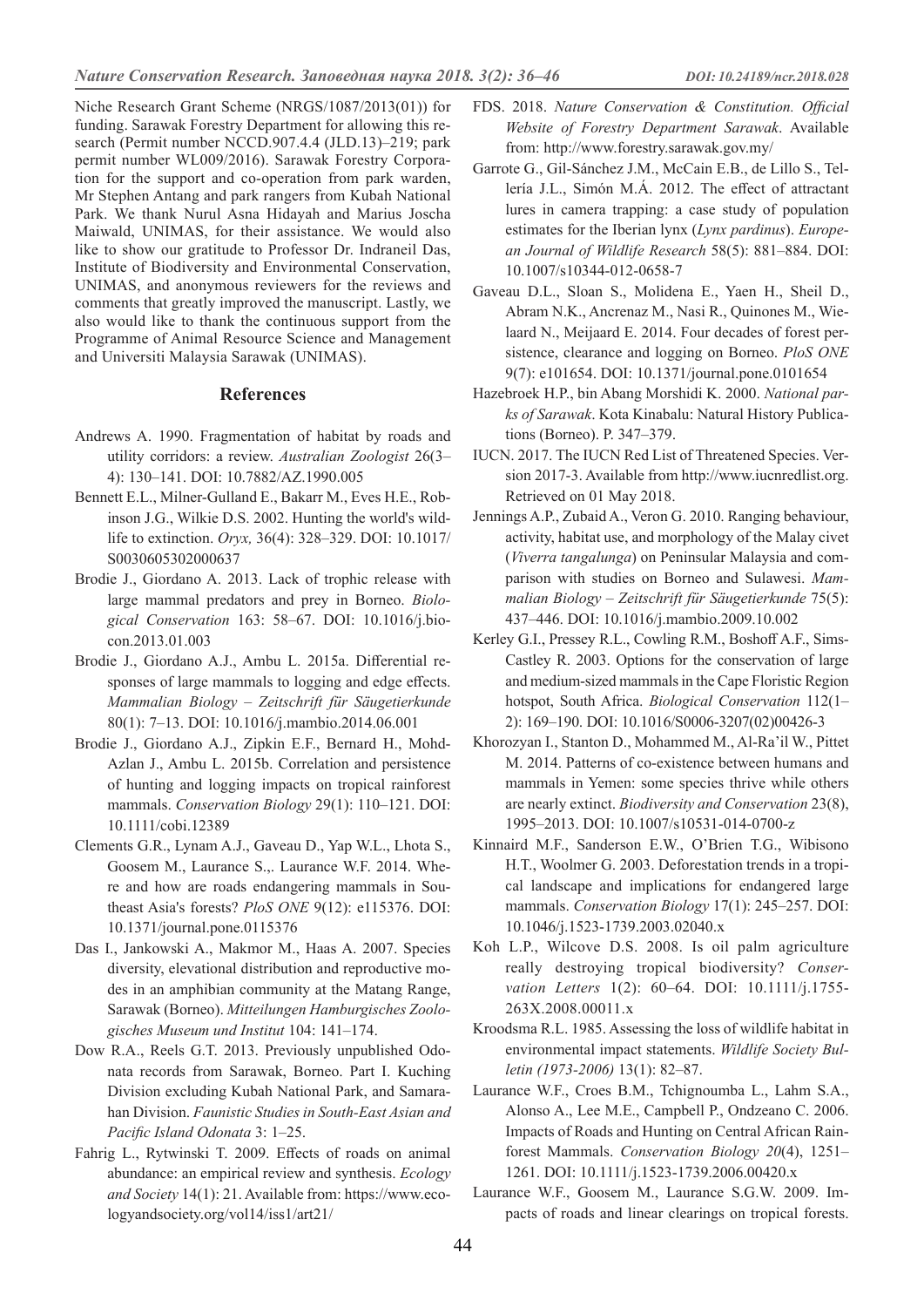*Trends in Ecology & Evolution* 24(12): 659–669. DOI: 10.1016/j.tree.2009.06.009

- Linkie M., Dinata Y., Nugroho A., Haidir I.A. 2007. Estimating occupancy of a data deficient mammalian species living in tropical rainforests: sun bears in the Kerinci Seblat region, Sumatra. *Biological Conservation*  137(1): 20–27. DOI: 10.1016/j.biocon.2007.01.016
- MacKenzie D.I., Kendall W.L. 2002. How should detection probability be incorporated into estimates of relative abundance? *Ecology* 83(9): 2387–2393. DOI: 10.1890/0012-9658(2002)083[2387:HSDPBIl2.0.CO;2
- Mathai J., Jathanna D., Duckworth J. 2013. How useful are transect surveys for studying carnivores in the tropical rainforests of Borneo? *The Raffles Bulletin of Zoology* 28: 9–12.
- Mohamed A., Sollmann R., Bernard H., Ambu L.N., Lagan P., Mannan S., Hofer H., Wilting A. 2013. Density and habitat use of the leopard cat (*Prionailurus bengalensis*) in three commercial forest reserves in Sabah, Malaysian Borneo. *Journal of Mammalogy* 94(1): 82–89. DOI: 10.1644/11-MAMM-A-394.1
- Mohd-Azlan J. 2006. Mammal diversity and conservation in a secondary forest in Peninsular Malaysia. *Biodiversity and Conservation* 15(3): 1013–1025. DOI: 10.1007/ s10531-004-3953-0
- Mohd-Azlan J., Engkamat L. 2006. Camera Trapping and Conservation in Lambir Hills National Park, Sarawak. *The Raffles Bulletin of Zoology* 54(2): 469–475.
- Mohd-Azlan J., Engkamat L. 2013. Camera Trapping And Conservation In Lanjak Entimau Wildlife Sanctuary, Sarawak, Borneo. *The Raffles Bulletin of Zoology* 61(1): 397–405.
- Mohd-Azlan J., Lisa D.P.A., Engkamat L., Mohidin R. 2007. Camera trapping and conservation in Kubah National Park. In: *Proceedings of the 8th Hornbill Workshop on Protected Areas and Biodiversity Conservation.* Telang Usang, Sarawak: Sarawak Forestry Corporation. P. 87–101.
- Mohd-Azlan J., Sharma D.S. 2006. The diversity and activity patterns of wild felids in a secondary forest in Peninsular Malaysia. *Oryx* 40(1): 36–41. DOI: 10.1017/ S0030605306000147
- Mohd-Azlan J., Tuen A.A., Khombi M., Sait I., Abdullah M.T. 2006. Diversity and abundance of mammals in Loagan Bunut National Park. In: A.A. Tuen, A.K. Sayok, A.N. Toh, G.T. Noweg (Eds.): *Scientific Journey through Borneo, Loagan Bunut, PSF Technical Series №5*. UNDP, GEF, IBEC, UNIMAS. P. 173–182.
- Myers N., Mittermeier R.A., Mittermeier C.G., da Fonseca G.A.B., Kent J. 2000. Biodiversity hotspots for con-

servation priorities. *Nature* 403(6772): 853–858. DOI: 10.1038/35002501

- Nakagawa M., Miguchi H., Nakashizuka T. 2006. The effects of various forest uses on small mammal communities in Sarawak, Malaysia. *Forest Ecology and Management*  231(1–3): 55–62. DOI: 10.1016/j.foreco.2006.05.006
- Nellemann C., Vistnes I., Jordhøy P., Strand O. 2001. Winter distribution of wild reindeer in relation to power lines, roads and resorts. *Biological Conservation* 101(3): 351–360. DOI: 10.1016/S0006-3207(01)00082-9
- Pangau-Adam M., Noske R., Muehlenberg M. 2012. Wildmeat or bushmeat? Subsistence hunting and commercial harvesting in Papua (West New Guinea), Indonesia. *Human Ecology* 40(4): 611–621. DOI: 10.1007/ s10745-012-9492-5
- Pearce K. 1994. The palms of Kubah National Park, Kuching Division, Sarawak [Malaysia]. *Malayan Nature Journal* 48: 1–36.
- Ridout M.S., Linkie M. 2009. Estimating overlap of daily activity patterns from camera trap data. *Journal of Agricultural, Biological, and Environmental Statistics* 14(3): 322–337. DOI: 10.1198/jabes.2009.08038
- Royle J.A., Nichols J.D. 2003. Estimating abundance from repeated presence–absence data or point counts. *Ecology* 84(3): 777–790. DOI: 10.1890/0012-9658(2003)084[0777:EAFRPA]2.0.CO;2
- Sodhi N.S., Koh L.P., Brook B.W., Ng P.K. 2004. Southeast Asian biodiversity: an impending disaster. *Trends in Ecology & Evolution* 19(12): 654–660. DOI: 10.1016/j.tree.2004.09.006
- Strayer D.L., Power M.E., Fagan W.F., Pickett S.T., Belnap J. 2003. A classification of ecological boundaries. *BioScience* 53(8): 723–729. DOI: 10.1641/0006-3568(2003)053[0723:ACOEB]2.0.CO;2
- Taylor D., Saksena P., Sanderson P.G., Kucera K. 1999. Environmental change and rain forests on the Sunda shelf of Southeast Asia: drought, fire and the biological cooling of biodiversity hotspots. *Biodiversity & Conservation* 8(9): 1159–1177. DOI: 10.1023/A:1008952428475
- Tsuyuki S., Goh M.H., Teo S., Kamlun K., Phua M. 2011. Monitoring deforestation in Sarawak, Malaysia using multitemporal Landsat data. *Kanto Forest Research* 62: 87–90.
- Velho N., Karanth K.K., Laurance W.F. 2012. Hunting: A serious and understudied threat in India, a globally significant conservation region. *Biological Conservation* 148(1): 210–215. DOI: 10.1016/j.biocon.2012.01.022
- Woodroffe R., Ginsberg J.R. 1998. Edge effects and the extinction of populations inside protected areas. *Science* 280(5372): 2126–2128. DOI: 10.1126/science.280.5372.2126